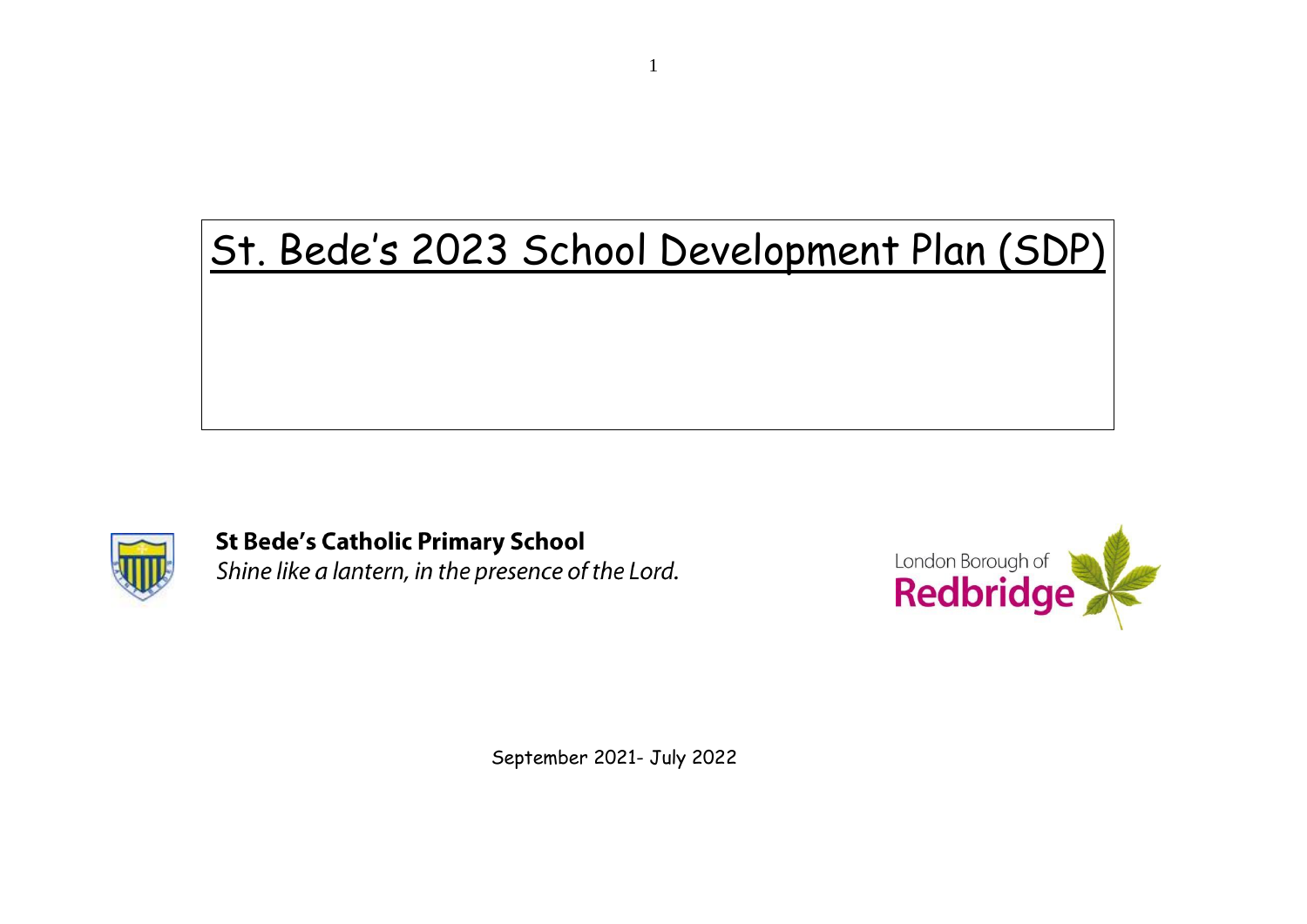*Some soundbites for 2019-23*

Catch-Up

Wellbeing

COVID

Maintaining reading progress with more challenging cohorts

Encouraging young historians and developing student geographers

Curriculum Intent, Implementation and Impact

Diversity

More outstanding teaching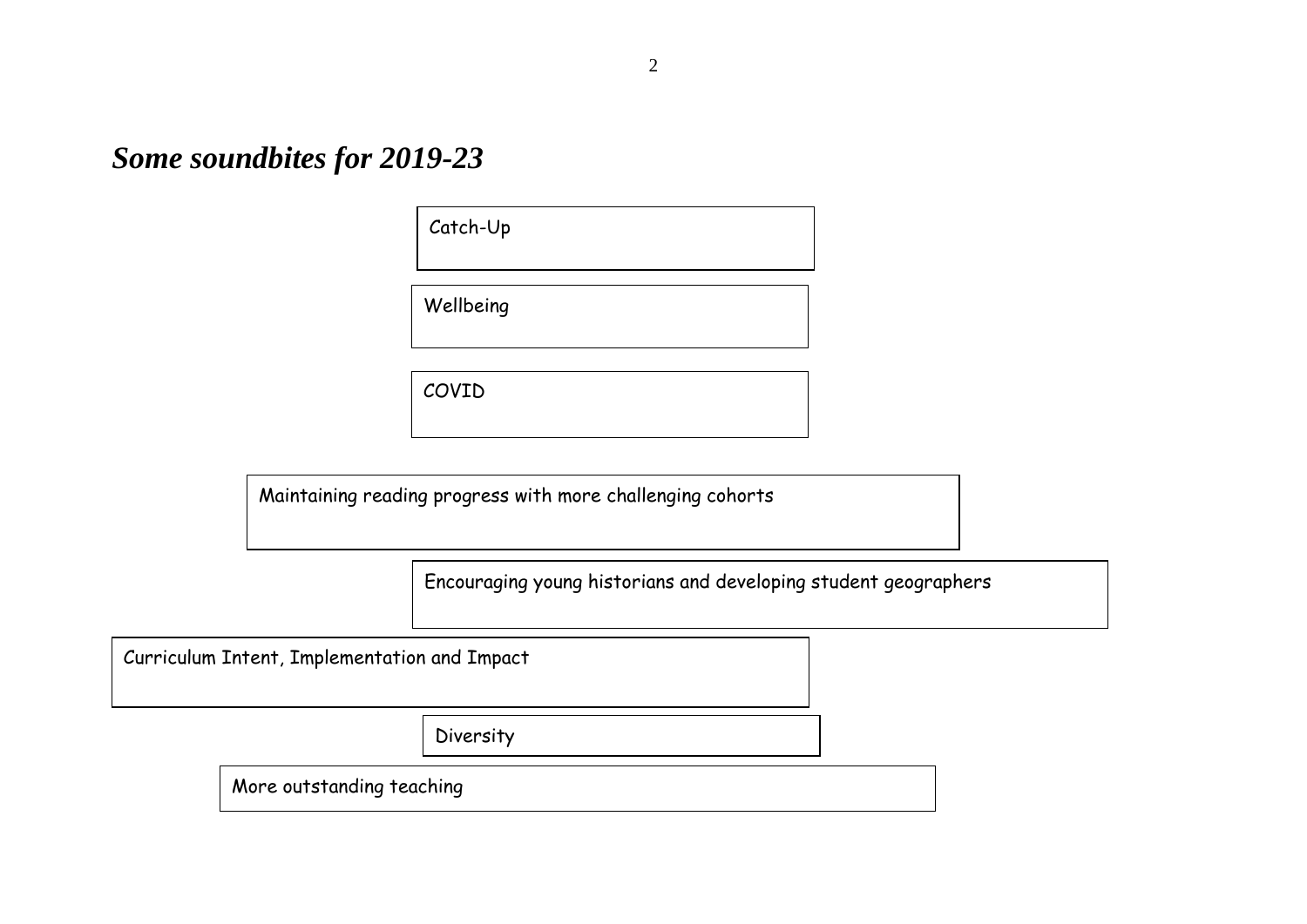#### **A THREE YEAR PLAN**

|   | <b>SUMMARY OF KEY OBJECTIVES</b>                                                                         | <b>SUCCESS CRITERIA July 2023</b>                                                                                                                                                                                         |
|---|----------------------------------------------------------------------------------------------------------|---------------------------------------------------------------------------------------------------------------------------------------------------------------------------------------------------------------------------|
| 1 | To enable the children to make accelerated progress following the COVID<br>disruption to their learning. | Children are back on track and standards of attainment have normalised.                                                                                                                                                   |
| 2 | To enable children to learn and remember more in every subject.                                          | A raise in attainment in all subjects                                                                                                                                                                                     |
| 3 | To move more good teaching to 'outstanding'.                                                             | Attainment in July 2023 matches that of July 2019                                                                                                                                                                         |
| 4 | To further develop our teaching of reading                                                               | KS2 Exceeding 2023 25%<br>KS1 Exceeding 2023 25%<br>Boys doing as well as girls<br>Black boys doing as well as white boys.<br>Y1 Phonic Check NA + 10%<br>80% of KS2 children reach expected threshold in each year group |
| 5 | To enrich our teaching of history and geography                                                          | Adopt new schemes of work<br>80% of children reach expected threshold in each year group<br>Publish Fact Files for each half-termly topic                                                                                 |
| 6 | To ensure staff and pupils' well-being                                                                   | Rates of attendance of staff and children are high and satisfaction scores are high<br>on specific well-being questionnaires.                                                                                             |
| 7 | To eliminate those barriers that may prevent race equality                                               | Pupil progress is on track.                                                                                                                                                                                               |
| 8 | To raise the aspirations of our disadvantaged children.                                                  |                                                                                                                                                                                                                           |
| 9 | To improve provision for those children with special or additional needs.                                |                                                                                                                                                                                                                           |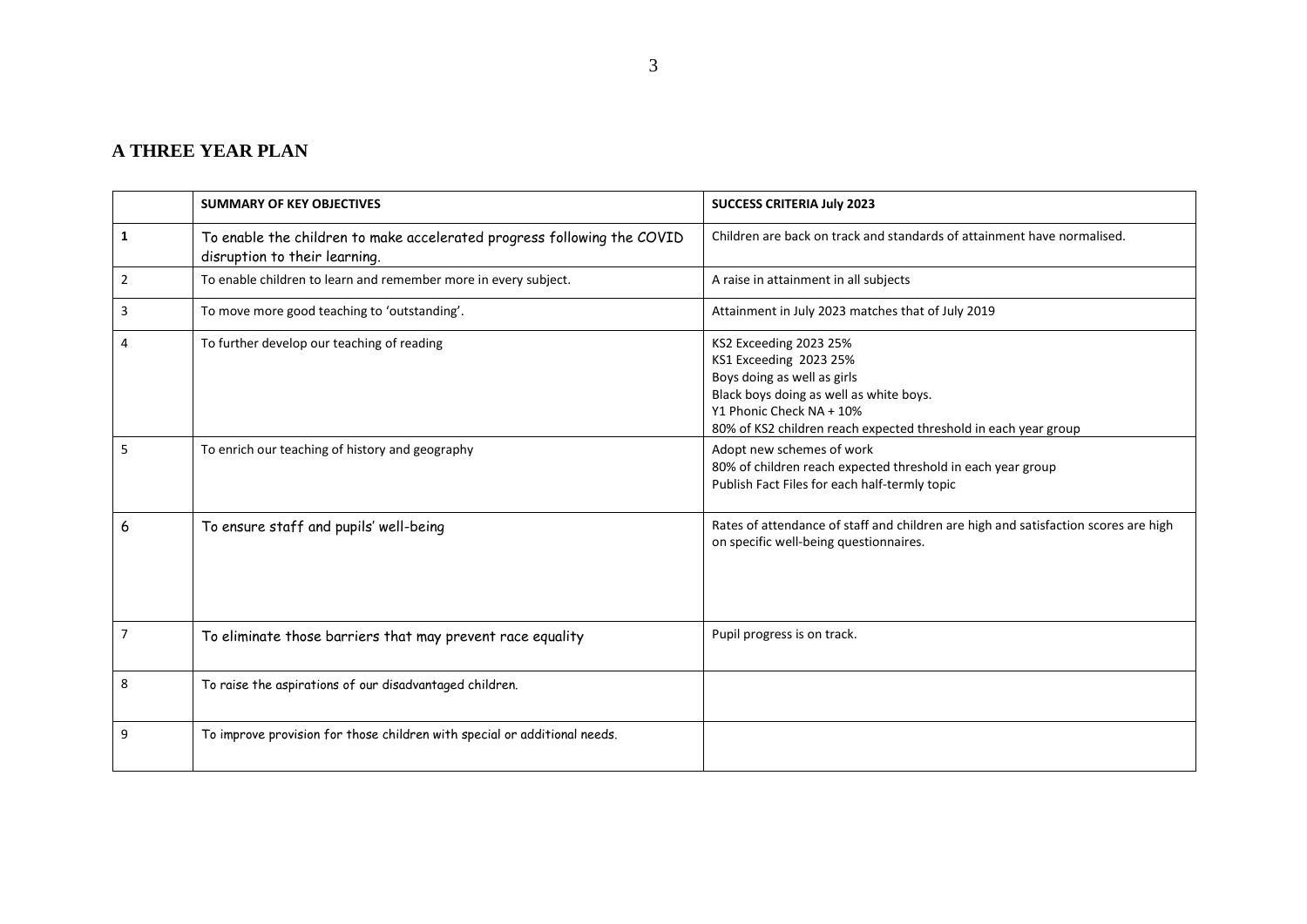#### Key Messages from Data 2019 (Last year of SATS)

#### Strengths

MRW 86% compared with national average of 65%

MATHS Greater Depth 61% compared with national average of 27%

GAPS Greater Depth 71% compared with national average of 36%

Phonics 95% compared with national of 82%

KS1 Greater Depth Reading 38% compared with national average of 25%

KS1 Greater Depth Writing 27% compared with national average of 15%

#### Weaknesses

Boys' attainment at EYFS and KS1

Boys' Greater Depth in English at KS2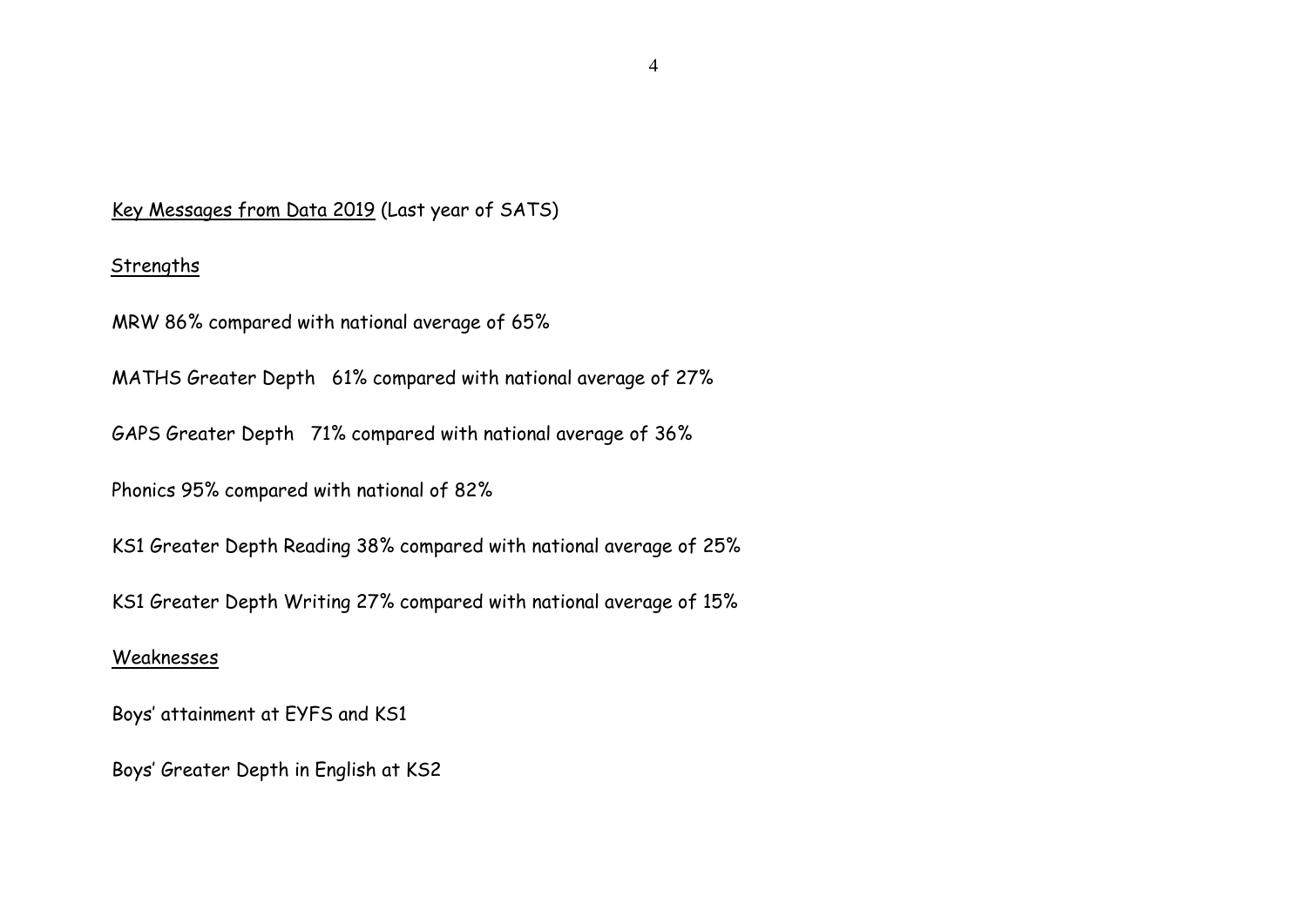|                                                                                                                          | Improvement Strand: Quality of Education                                                                                                                                  |                 |          |      |                                                                               |               |  |  |  |  |
|--------------------------------------------------------------------------------------------------------------------------|---------------------------------------------------------------------------------------------------------------------------------------------------------------------------|-----------------|----------|------|-------------------------------------------------------------------------------|---------------|--|--|--|--|
| Priority One: To enable the children to make accelerated progress following the COVID disruption to their learning       |                                                                                                                                                                           |                 |          |      |                                                                               |               |  |  |  |  |
| July 2022 Success Criteria: Standards across the school to be moving in the direction of those of July 2019 by July 2022 |                                                                                                                                                                           |                 |          |      |                                                                               |               |  |  |  |  |
| Objectives                                                                                                               | Steps                                                                                                                                                                     | Lead            | Timings  | Cost | Success Criteria<br>Have the actions had the<br>desired effect?               | <b>IMPACT</b> |  |  |  |  |
| To adapt where we can to<br>meet children's current needs.                                                               | Teach the new year group's<br>curriculum with careful regard<br>to emerging gaps                                                                                          | <b>GN KR</b>    | All year |      | 80%+ of children at<br>expectations in all subjects -<br>30% at greater depth |               |  |  |  |  |
|                                                                                                                          | Tutoring after school those<br>children who need a boost<br>because they have missed<br>time in school and will not<br>make up for lost teaching<br>without such tutoring | <b>GN KR</b>    | Oct-July | 15k  |                                                                               |               |  |  |  |  |
|                                                                                                                          | Enable disadvantaged children<br>to catch up, whatever their<br>ability                                                                                                   | <b>GN KR</b>    | Oct-July | 15k  |                                                                               |               |  |  |  |  |
|                                                                                                                          | Arithmetic focus where<br>necessary in H/T1                                                                                                                               | <b>KR</b>       | Sept/Oct |      |                                                                               |               |  |  |  |  |
|                                                                                                                          | Phonics being taught in Y2<br><b>Y4 Increased focus on MTC</b>                                                                                                            | LM<br><b>KR</b> | Autumn   |      | 95% of Y2 children pass<br>phonics check                                      |               |  |  |  |  |
|                                                                                                                          |                                                                                                                                                                           |                 |          |      |                                                                               |               |  |  |  |  |

5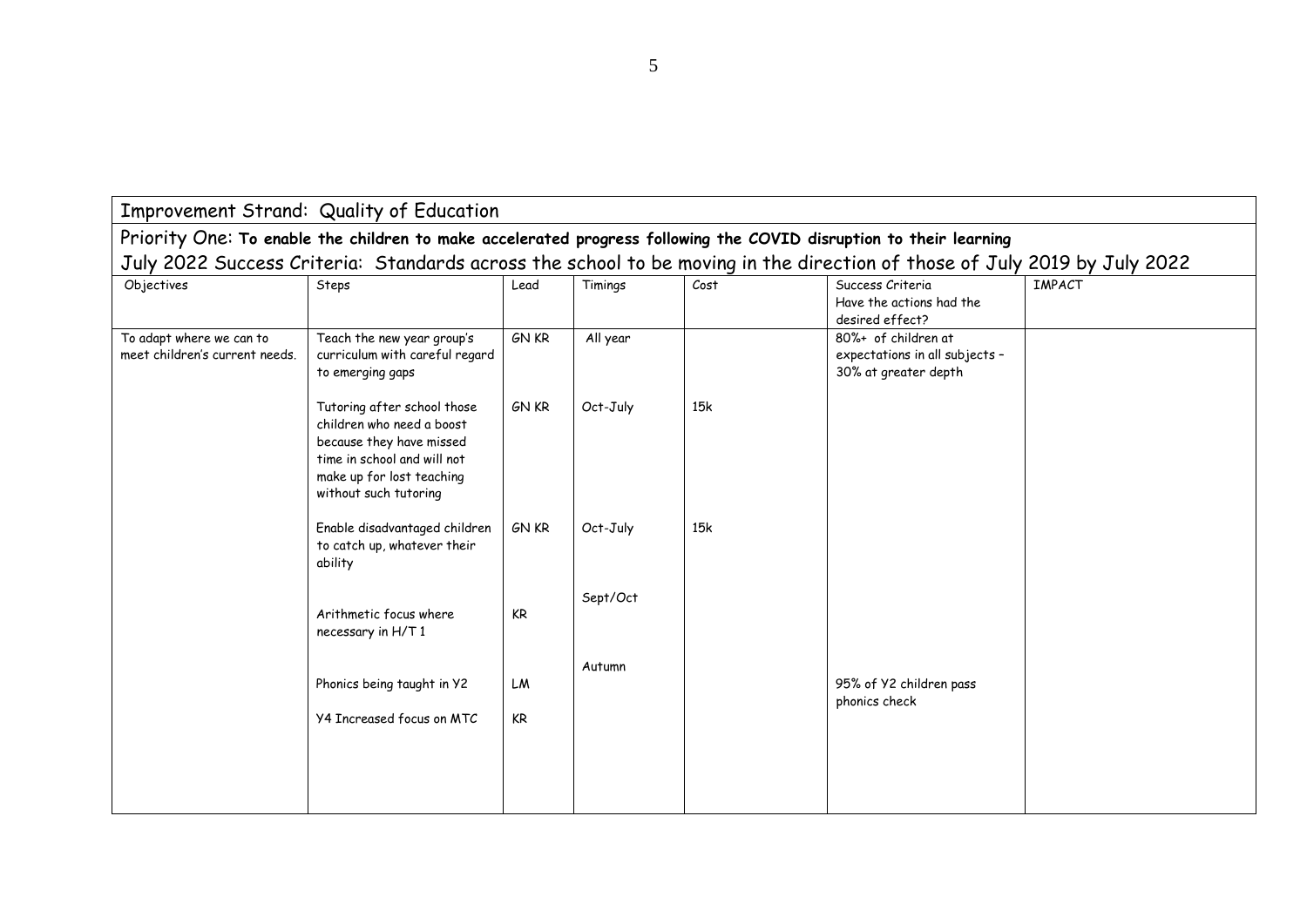Priority Two: **To enable children to learn and remember more in every subject.**

## 2022 Success Criteria:

| Objectives                                             | Steps                                                 | Lead                                               | Timings                                                                                               | Cost | Success Criteria<br>Have the actions had the<br>desired effect?    | <b>IMPACT</b> |
|--------------------------------------------------------|-------------------------------------------------------|----------------------------------------------------|-------------------------------------------------------------------------------------------------------|------|--------------------------------------------------------------------|---------------|
| To make explicit key<br>knowledge and skills           | Produce printed bespoke Fact<br>Files for each topic. | Subject<br>Leaders<br><b>GN KR</b>                 | To be<br>assembled<br>during the<br>summer term -<br>ready for<br>publication in<br>September<br>2022 | 2k   | More children thinking they<br>can answer 3P questions in<br>class |               |
| To increase the opportunities<br>for learning by doing | <b>INSET 'Learning Through</b><br>Doing'              | GN                                                 | Summer Term<br>22                                                                                     |      | More Learning by Doing<br>activities seen in planning              |               |
| To put learning into a context<br>for the children     | Make purposeful links between<br>subjects.            | Subject<br>Leaders<br>and<br>Class<br>Teacher<br>s | Ongoing                                                                                               |      | More contextualisation in<br>teachers' plans                       |               |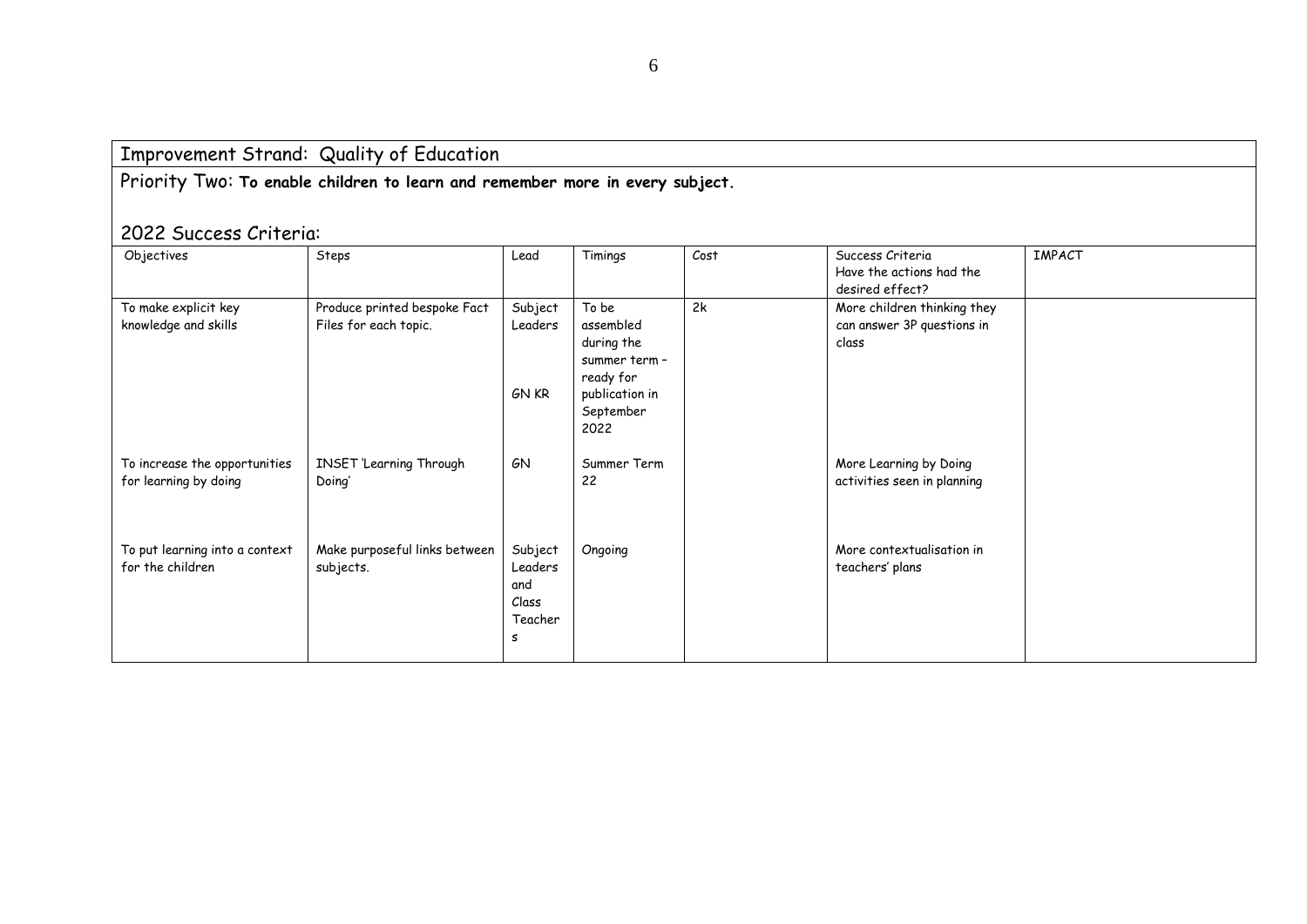# Priority Three: To move more teaching good teaching to outstanding

## 2022 Success Criteria:

| Objectives                 | Steps                         | Lead    | Timings  | Cost | Success Criteria July 2022   | <b>IMPACT</b> |
|----------------------------|-------------------------------|---------|----------|------|------------------------------|---------------|
|                            |                               |         |          |      | Have the actions had the     |               |
|                            |                               |         |          |      | desired effect?              |               |
| To develop colleagues' own | Analysis of points to improve | Phase   | All year |      | More teachers observed to be |               |
| ability to up level their  | from each phase's monitoring  | Leaders |          |      | teaching outstanding lessons |               |
| delivery in the classroom  | and termly Learning Walks     |         |          |      | and recording accelerated    |               |
|                            |                               |         |          |      | pupil progress               |               |
|                            | Follow up to lesson           | Phase   |          |      |                              |               |
|                            | observations in Impact box in | Leaders |          |      |                              |               |
|                            | Performance Management        |         |          |      |                              |               |
|                            | Plans                         |         |          |      |                              |               |
|                            |                               |         |          |      |                              |               |
|                            |                               |         |          |      |                              |               |
|                            | Training: Moving more         | TG/RLS  | All year |      |                              |               |
|                            | teaching observations from    | KR      |          |      |                              |               |
|                            | good to outstanding           |         |          |      |                              |               |
|                            |                               |         |          |      |                              |               |
|                            | Further develop use of        | GN KR   | Summer   |      |                              |               |
|                            | questioning with a            |         |          |      |                              |               |
|                            | particular focus on Blooms    |         |          |      |                              |               |
|                            | Taxonomy - training           |         |          |      |                              |               |
|                            |                               |         |          |      |                              |               |
|                            |                               |         |          |      |                              |               |
|                            |                               |         |          |      |                              |               |
|                            |                               |         |          |      |                              |               |
|                            |                               |         |          |      |                              |               |
|                            |                               |         |          |      |                              |               |
|                            |                               |         |          |      |                              |               |
|                            |                               |         |          |      |                              |               |
|                            |                               |         |          |      |                              |               |
|                            |                               |         |          |      |                              |               |
|                            |                               |         |          |      |                              |               |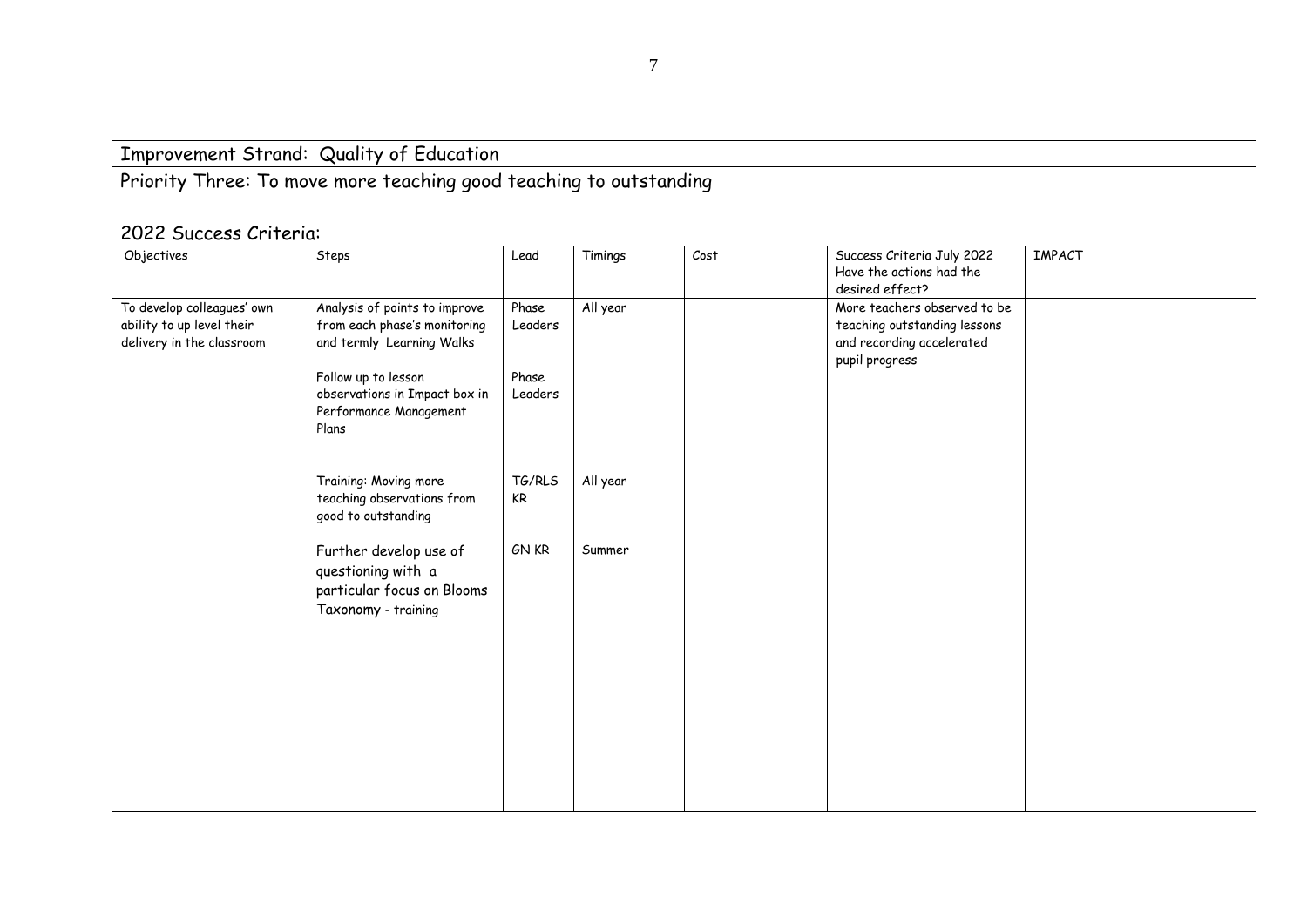|                                                                                       | Improvement Strand: Quality of Education                    |              |         |      |                                                                      |               |  |  |  |  |
|---------------------------------------------------------------------------------------|-------------------------------------------------------------|--------------|---------|------|----------------------------------------------------------------------|---------------|--|--|--|--|
|                                                                                       | Priority Four: To further develop our teaching of reading.  |              |         |      |                                                                      |               |  |  |  |  |
| 2022 Success Criteria KS1 75% meeting or better and 25%, exceeding                    |                                                             |              |         |      |                                                                      |               |  |  |  |  |
| Objectives                                                                            | Steps                                                       | Lead         | Timings | Cost | Success Criteria 2022<br>Have the actions had the<br>desired effect? | <b>IMPACT</b> |  |  |  |  |
| To increase the number of<br>children who read daily in<br>school with an adult.      |                                                             | TG RLS<br>EW | Autumn  |      | 90% of parents hearing their<br>children read 3+ times a week        |               |  |  |  |  |
| To replace the current<br>reading scheme with new<br>books.                           | Identify which scheme<br>represents best value for<br>money |              | Spring  | 4k   |                                                                      |               |  |  |  |  |
| Training for staff in Project X                                                       |                                                             |              | Spring  |      |                                                                      |               |  |  |  |  |
| Run parent workshops to so<br>that more parents know how<br>to read with their child. |                                                             |              | Ongoing |      |                                                                      |               |  |  |  |  |
|                                                                                       |                                                             |              |         |      |                                                                      |               |  |  |  |  |
|                                                                                       |                                                             |              |         |      |                                                                      |               |  |  |  |  |
|                                                                                       |                                                             |              |         |      |                                                                      |               |  |  |  |  |
|                                                                                       |                                                             |              |         |      |                                                                      |               |  |  |  |  |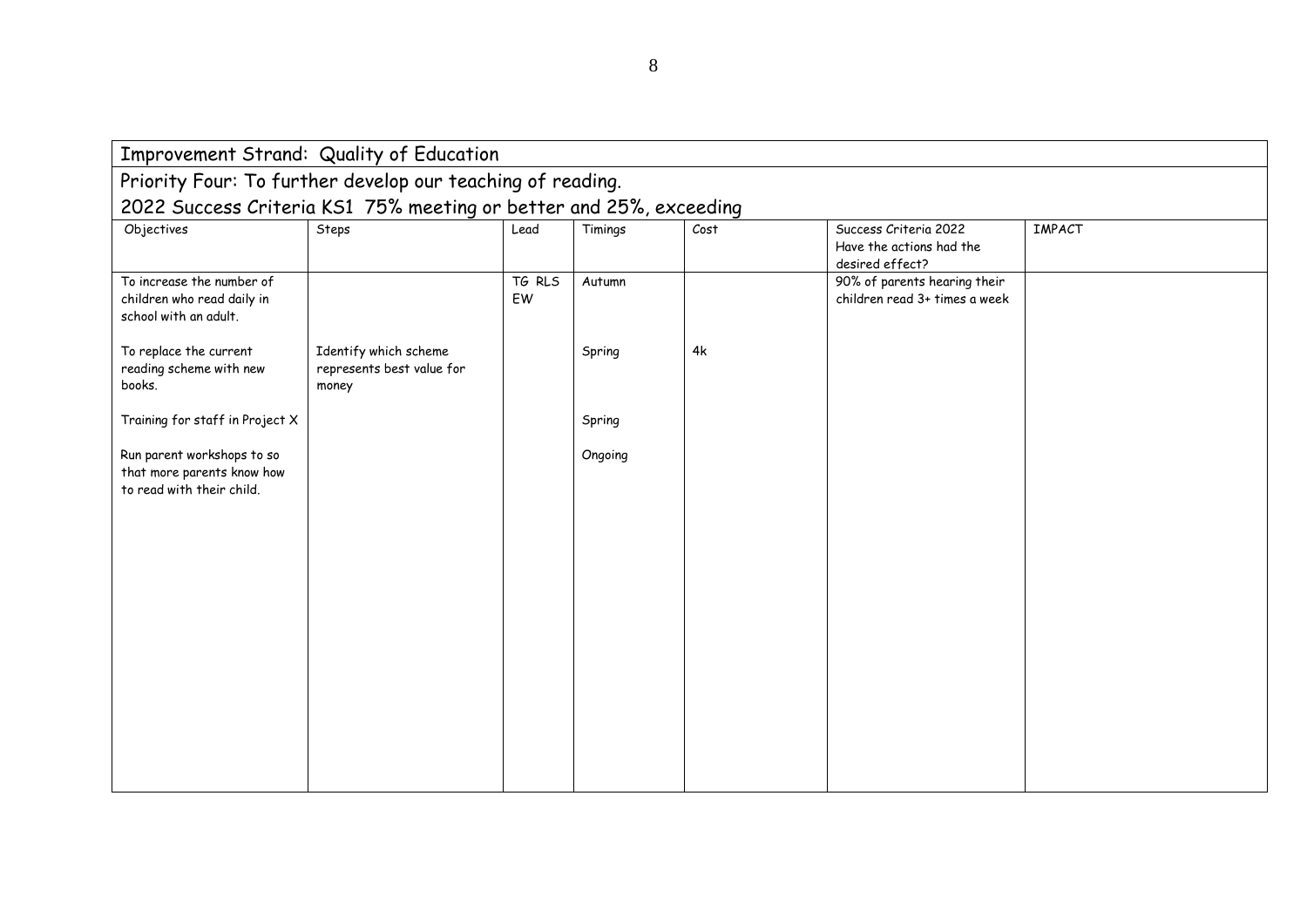| Improvement Strand: Quality of Education |  |  |  |
|------------------------------------------|--|--|--|
|------------------------------------------|--|--|--|

Priority Five: **To enrich our teaching of history and geography.**

| 2022: Success Criteria: 80% of children meeting national expectations across the school |  |  |  |  |
|-----------------------------------------------------------------------------------------|--|--|--|--|
|                                                                                         |  |  |  |  |

|                                                                                                                                              | <u>ULL. Oddoodd Uniformal Oo M Uniformal Unifilouting naffundial Oxpochationd achodd thio donoon</u>    |                           |             |      |                                                                      |               |
|----------------------------------------------------------------------------------------------------------------------------------------------|---------------------------------------------------------------------------------------------------------|---------------------------|-------------|------|----------------------------------------------------------------------|---------------|
| Objectives                                                                                                                                   | Steps                                                                                                   | Lead                      | Timings     | Cost | Success Criteria 2022<br>Have the actions had the<br>desired effect? | <b>IMPACT</b> |
| To ensure medium term plans<br>for history and geography<br>show progression in knowledge<br>and skills from year to year.                   | Check that where it should be<br>- knowledge and skills are<br>planned for in sequence.                 | AD<br><b>MN</b>           | Spring Term |      | Seen in planning                                                     |               |
| To identify opportunities<br>where history and geography<br>can be consolidated or<br>extended through lessons in<br>other curriculum areas. | Identify which history and<br>geography units will feature as<br>half-termly projects.                  | Year<br>group<br>partners | Summer Term |      | Seen in planning<br>More children say lessons are<br>fun             |               |
| To raise the profile of local<br>history at our school.                                                                                      | To feature a local history unit<br>in each of the four year group<br>phases.                            | <b>AD</b>                 | Summer term |      | Children exploring three local<br>history units whilst with us       |               |
| To create an ethos at St.<br>Bede's that celebrates the<br>learning of history and<br>geography across the primary<br>curriculum.            | Fact File competition to be<br>introduced<br>Creation of whole school<br>geography and history displays | AD and<br><b>MN</b>       | ongoing     |      |                                                                      |               |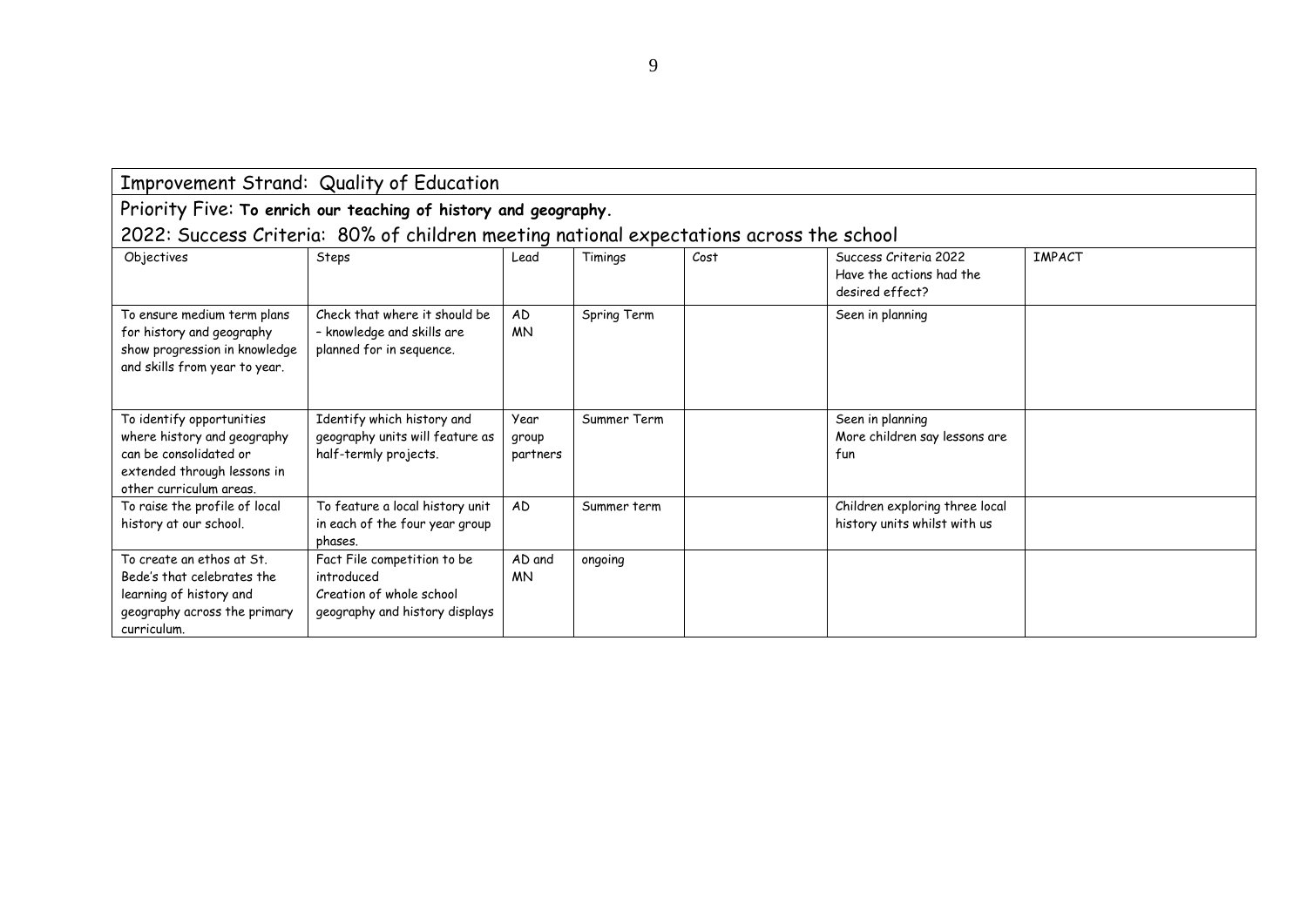|                                                                                                         | Improvement Strand: Quality of Education             |                           |             |      |                                                                      |               |
|---------------------------------------------------------------------------------------------------------|------------------------------------------------------|---------------------------|-------------|------|----------------------------------------------------------------------|---------------|
|                                                                                                         | Priority Six: To ensure staff and pupils' well-being |                           |             |      |                                                                      |               |
| 2022: Success Criteria                                                                                  |                                                      |                           |             |      |                                                                      |               |
| Objectives                                                                                              | Steps                                                | Lead                      | Timings     | Cost | Success Criteria 2022<br>Have the actions had the<br>desired effect? | <b>IMPACT</b> |
| To assuage any anxiety that<br>has arisen as a result of<br>COVID restrictions                          | PSHE COVID Focus - first<br>two weeks                | МM                        | September   |      | Attendance 97%+                                                      |               |
| To provide support for those<br>that have been adversely<br>affected.                                   | Counselling                                          | <b>SAS</b><br><b>BCCS</b> | 2021-2022   | 500k |                                                                      |               |
| To improve the lunchtime<br>experience for the children<br>better to reflect the ethos of<br>the school | Relaunch play leaders                                | KR<br><b>IH</b>           | Summer Term |      | More children say they enjoy<br>playtimes                            |               |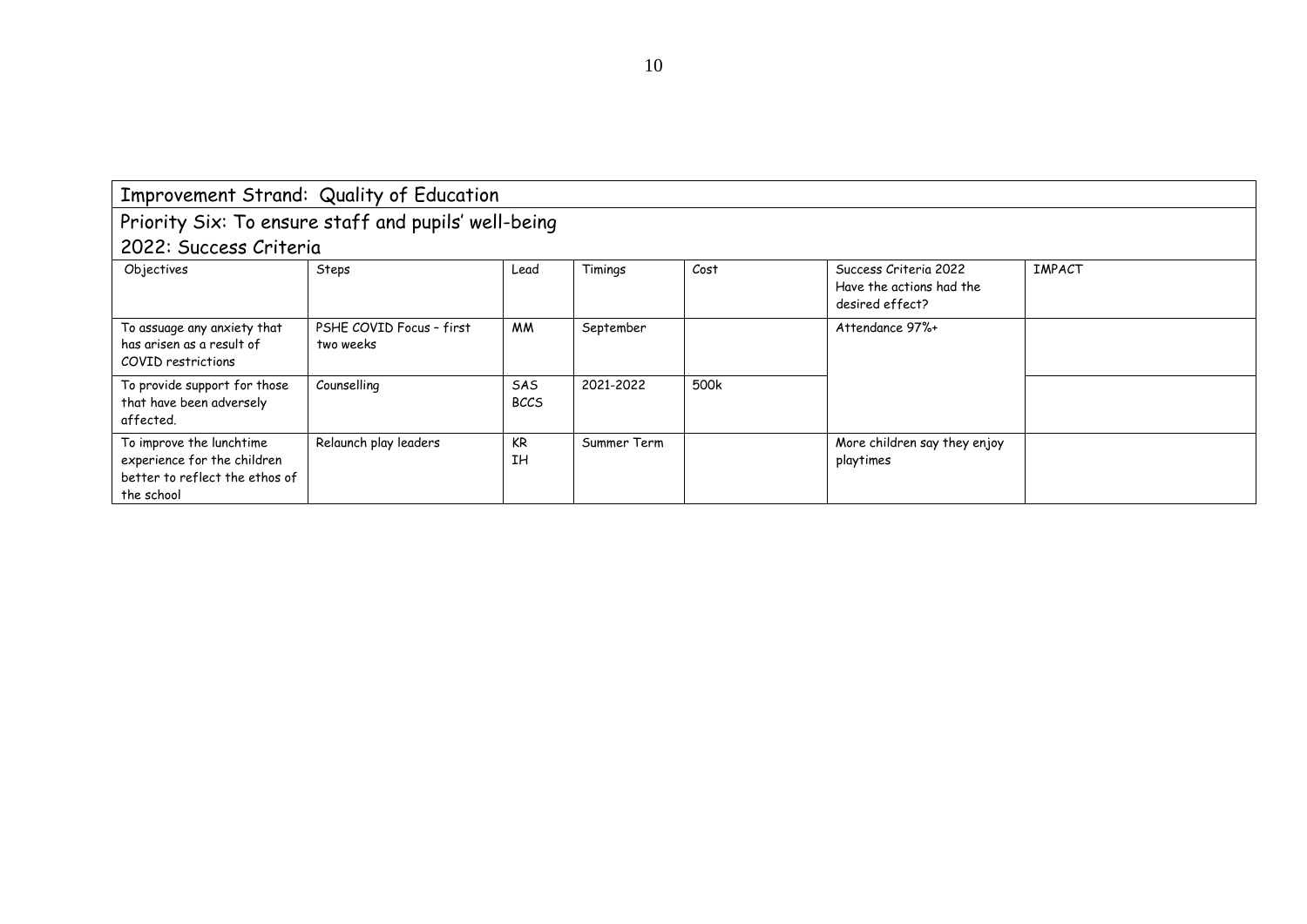| <b>Improvement Strand:</b>                                                                                               |                                                                                                                                                                          |                     |                     |      |                                                                                                                                                 |               |
|--------------------------------------------------------------------------------------------------------------------------|--------------------------------------------------------------------------------------------------------------------------------------------------------------------------|---------------------|---------------------|------|-------------------------------------------------------------------------------------------------------------------------------------------------|---------------|
|                                                                                                                          | Priority Seven: To eliminate those barriers that may prevent race equality                                                                                               |                     |                     |      |                                                                                                                                                 |               |
| 2022: Success Criteria                                                                                                   |                                                                                                                                                                          |                     |                     |      |                                                                                                                                                 |               |
| Objectives                                                                                                               | Steps                                                                                                                                                                    | Lead                | Timings             | Cost | Success Criteria 2022<br>Have the actions had the<br>desired effect?                                                                            | <b>IMPACT</b> |
| To recognise the barriers that<br>can prevent our school and<br>individuals from successfully<br>promoting race equality | Explore unconscious bias and<br>privilege<br>Understand better how<br>culture can impact upon<br>behaviours                                                              | Outside<br>provider | Summer Term<br>2022 | £800 | Black members of the school<br>community don't say they are<br>treated unfairly because of<br>their colour.                                     |               |
|                                                                                                                          | Ensure our curriculum<br>challenges racial stereotypes<br>and gives all children an<br>accurate awareness of the<br>contribution made by black<br>people to British life |                     |                     |      | Children indicate in what they<br>say that all people, whatever<br>their colour, have a valuable<br>contribution to make to British<br>society. |               |
|                                                                                                                          |                                                                                                                                                                          |                     |                     |      |                                                                                                                                                 |               |